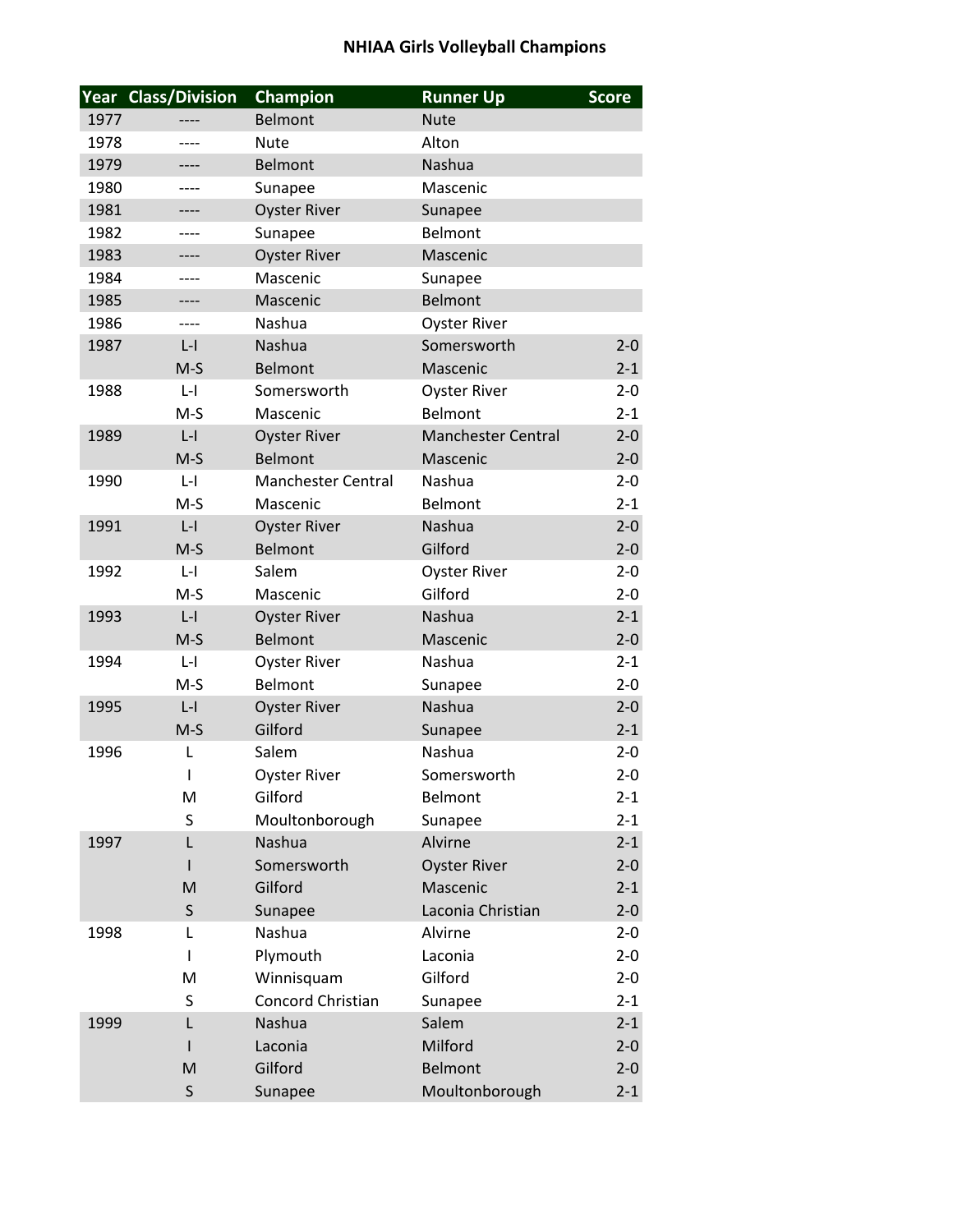## **NHIAA Girls Volleyball Champions**

|      | Year Class/Division         | Champion                     | <b>Runner Up</b>        | <b>Score</b>     |
|------|-----------------------------|------------------------------|-------------------------|------------------|
| 2000 | L                           | Merrimack                    | Nashua                  | $2 - 0$          |
|      | ı                           | Somersworth                  | Milford                 | $2 - 1$          |
|      | M                           | Gilford                      | Belmont                 | $2 - 1$          |
|      | S                           | Moultonborough               | Sunapee                 | $2 - 1$          |
| 2001 | L                           | Spaulding                    | Salem                   | $2 - 0$          |
|      |                             | Milford                      | Somersworth             | $2 - 0$          |
|      | M                           | Gilford                      | Inter-Lakes             | $2 - 1$          |
|      | $\sf S$                     | <b>Concord Christian</b>     | Laconia Christian       | $2 - 0$          |
| 2002 | L                           | Nashua                       | Spaulding               | $3-2$            |
|      | I                           | Milford                      | <b>Hollis Brookline</b> | $3 - 1$          |
|      | M                           | Gilford                      | Belmont                 | $3-1$            |
|      | S                           | Moultonborough               | Alton                   | $3 - 1$          |
| 2003 | L                           | <b>Nashua</b>                | Portsmouth              | $3 - 2$          |
|      |                             | <b>Hollis Brookline</b>      | Somersworth             | $3 - 0$          |
|      | M                           | Gilford                      | Inter-Lakes             | $3-0$            |
|      | S                           | Moultonborough<br>Portsmouth | Sunapee<br>Nashua North | $3 - 2$<br>$3-2$ |
| 2004 | L<br>ı                      | Souhegan                     | <b>Hollis Brookline</b> | $3-0$            |
|      | M                           | Gilford                      | Inter-Lakes             | $3 - 0$          |
|      | S                           | Moultonborough               | Sunapee                 | $3 - 0$          |
| 2005 | L                           | Concord                      | Spaulding               | $3 - 2$          |
|      |                             | <b>Hollis Brookline</b>      | Souhegan                | $3 - 2$          |
|      | $M-S$                       | Gilford                      | <b>Nute</b>             | $3 - 1$          |
| 2006 | I                           | Salem                        | <b>Bishop Gueritn</b>   | $3-1$            |
|      | $\mathbf{I}$                | Gilford                      | Somersworth             | $3-2$            |
|      | Ш                           | <b>Nute</b>                  | Sunapee                 | $3 - 2$          |
| 2007 | $\overline{\phantom{a}}$    | Salem                        | Spaulding               | $3 - 0$          |
|      | $\mathsf{II}$               | Gilford                      | Portsmouth              | $3 - 1$          |
|      | $\mathbf{III}$              | <b>Nute</b>                  | Moultonborough          | $3-0$            |
| 2008 | ı                           | Spaulding                    | Pinkerton               | $3-0$            |
|      | $\mathsf{I}\mathsf{I}$      | Portsmouth                   | <b>Hollis Brookline</b> | $3-0$            |
|      | Ш                           | <b>Nute</b>                  | Farmington              | $3-0$            |
| 2009 | I                           | Londonderry                  | Spaulding               | $3 - 1$          |
|      | $\mathbf{I}$                | <b>Hollis Brookline</b>      | Gilford                 | $3-0$            |
|      | $\mathsf{III}$              | Farmington                   | <b>Nute</b>             | $3 - 1$          |
| 2010 | I                           | Londonderry                  | Salem                   | $3 - 0$          |
|      | $\mathbf{I}$                | <b>Oyster River</b>          | Gilford                 | $3-0$            |
|      | Ш                           | Winnisquam                   | Epping                  | $3-0$            |
| 2011 | $\overline{1}$              | <b>Hollis Brookline</b>      | Merrimack               | $3 - 1$          |
|      | $\mathbf{I}$                | Gilford                      | St. Thomas              | $3 - 1$          |
|      | III                         | Moultonborough               | Farmington              | $3-2$            |
| 2012 | I<br>$\mathsf{I}\mathsf{I}$ | Salem<br>Gilford             | Goffstown<br>St. Thomas | $3 - 1$<br>$3-0$ |
|      | Ш                           | Winnisquam                   | <b>Nute</b>             | $3 - 0$          |
|      |                             |                              |                         |                  |